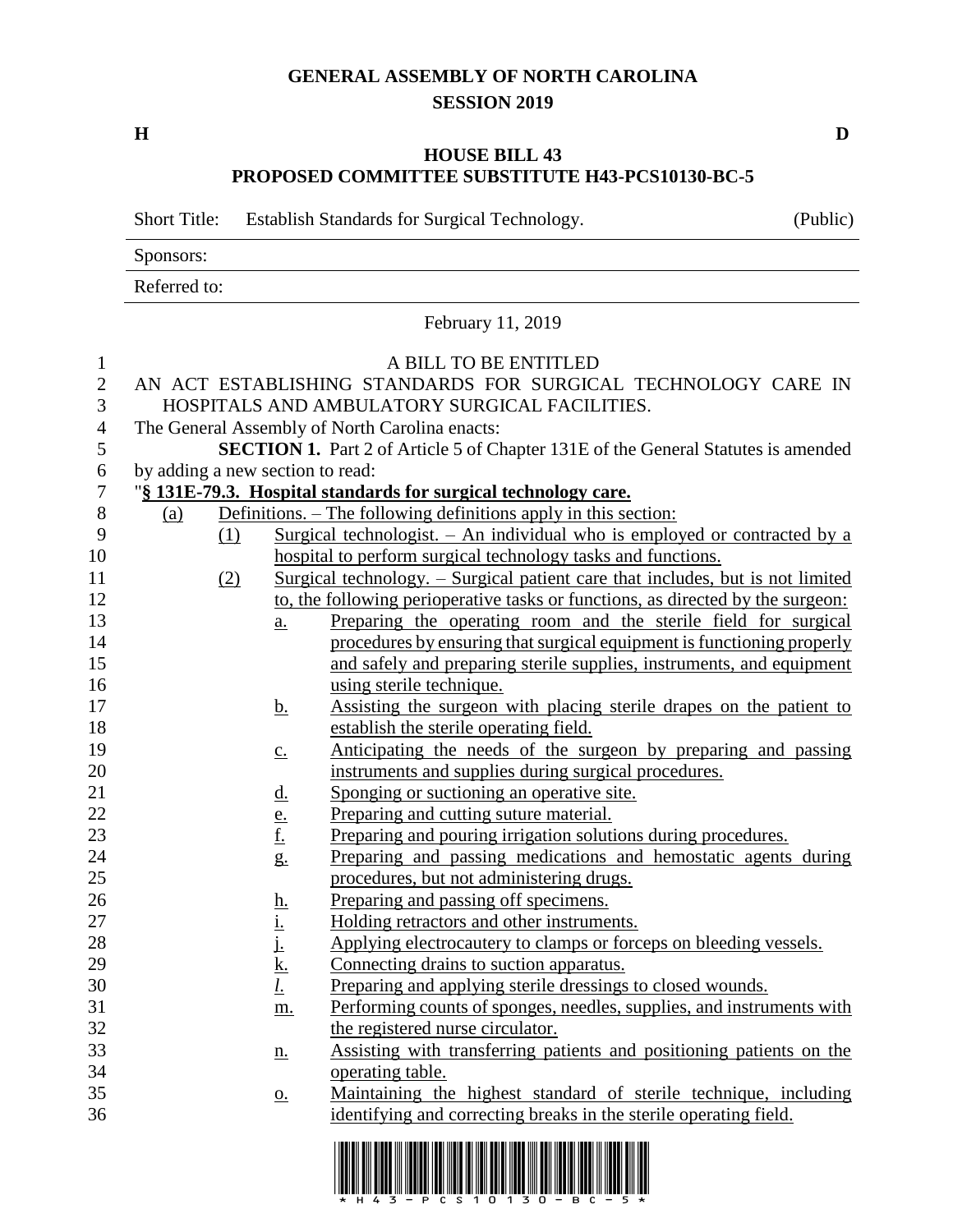|                  | <b>General Assembly Of North Carolina</b>                                                                                                                                                     | <b>Session 2019</b> |
|------------------|-----------------------------------------------------------------------------------------------------------------------------------------------------------------------------------------------|---------------------|
| (b)              | Qualifications for Employment or Contract. – Except as provided by subsection (e)                                                                                                             |                     |
|                  | of this section, a hospital shall not employ or otherwise contract for the services of a surgical                                                                                             |                     |
|                  | technologist in that hospital unless the individual meets, at a minimum, one of the following                                                                                                 |                     |
| qualifications:  |                                                                                                                                                                                               |                     |
| (1)              | Provides evidence of successfully completing a program accredited by the                                                                                                                      |                     |
|                  | Commission on Accreditation of Allied Health Education Programs or                                                                                                                            |                     |
|                  | another nationally accredited educational program for surgical technologists                                                                                                                  |                     |
|                  | and holds and maintains the Certified Surgical Technologist credential issued                                                                                                                 |                     |
|                  | by the National Board of Surgical Technology and Surgical Assisting or its                                                                                                                    |                     |
|                  | successor.                                                                                                                                                                                    |                     |
| (2)              | Provides evidence of successfully completing an appropriate training program                                                                                                                  |                     |
|                  | for surgical technology in the United States Army, Navy, Air Force, Marine                                                                                                                    |                     |
|                  | Corps, or Coast Guard or in the United States Public Health Service.                                                                                                                          |                     |
| (3)              | Provides evidence that satisfies one of the following requirements:                                                                                                                           |                     |
|                  | Documentation of employment to practice surgical technology in a<br>a.                                                                                                                        |                     |
|                  | hospital licensed under this Part or an ambulatory surgical facility                                                                                                                          |                     |
|                  | licensed under Part 4 of Article 6 of this Chapter on December 31,                                                                                                                            |                     |
|                  | 2019.                                                                                                                                                                                         |                     |
|                  | Documentation of active and continuous employment to practice<br><u>b.</u>                                                                                                                    |                     |
|                  | surgical technology during the three years immediately preceding                                                                                                                              |                     |
|                  | December 31, 2019.                                                                                                                                                                            |                     |
| (c)              | Probationary Practice. $-$ A hospital may employ or contract with an individual to                                                                                                            |                     |
|                  | practice surgical technology during the 12-month period that immediately follows the successful                                                                                               |                     |
|                  | completion of a surgical technology program as described in subdivision (1) of subsection (b) of                                                                                              |                     |
|                  | this section. However, the hospital may not continue to employ or contract with that individual                                                                                               |                     |
|                  | beyond the 12-month period without documentation that the individual has obtained the                                                                                                         |                     |
|                  | credential described in subdivision (1) of subsection (b) of this section.                                                                                                                    |                     |
| (d)              | <u>Continuing Education. <math>-</math> A surgical technician employed by or contracted with a</u>                                                                                            |                     |
|                  | hospital shall comply with one of the following:                                                                                                                                              |                     |
| (1)              | A surgical technologist who is certified by the credentialing organization                                                                                                                    |                     |
|                  | specified in subdivision (1) of subsection (a) of this section shall comply with                                                                                                              |                     |
|                  | the continuing education requirements set forth by the credentialing                                                                                                                          |                     |
|                  | organization, as necessary to keep the certification current, and shall provide                                                                                                               |                     |
|                  | proof of compliance upon employer's request.                                                                                                                                                  |                     |
| (2)              | A surgical technologist who is not certified according to subdivision (1) of                                                                                                                  |                     |
|                  | subsection (a) shall complete 30 hours of relevant continuing education every                                                                                                                 |                     |
|                  | two years and shall provide proof of compliance upon employer's request.                                                                                                                      |                     |
| (e)              | Exception. $- A$ hospital located in a tier one county, as designated by the North                                                                                                            |                     |
|                  | Carolina Department of Commerce, may employ or otherwise contract with an individual who<br>does not meet any of the qualifications specified in subsection (b) of this section if all of the |                     |
|                  | following requirements are met:                                                                                                                                                               |                     |
|                  | The hospital makes a diligent and thorough effort, and after such an effort is                                                                                                                |                     |
| (1)              | completed, the hospital is unable to employ or contract with a sufficient                                                                                                                     |                     |
|                  | number of qualified surgical technologists who satisfy the requirements of this                                                                                                               |                     |
|                  | section.                                                                                                                                                                                      |                     |
| (2)              | The hospital documents and retains records of its efforts made pursuant to                                                                                                                    |                     |
|                  | subdivision $(1)$ of this subsection.                                                                                                                                                         |                     |
| $\left(3\right)$ | The hospital ensures that any noncertified surgical technologist employed or                                                                                                                  |                     |
|                  | contracted by the hospital complies with the continuing education                                                                                                                             |                     |
|                  | requirements of subsection (d).                                                                                                                                                               |                     |
|                  |                                                                                                                                                                                               |                     |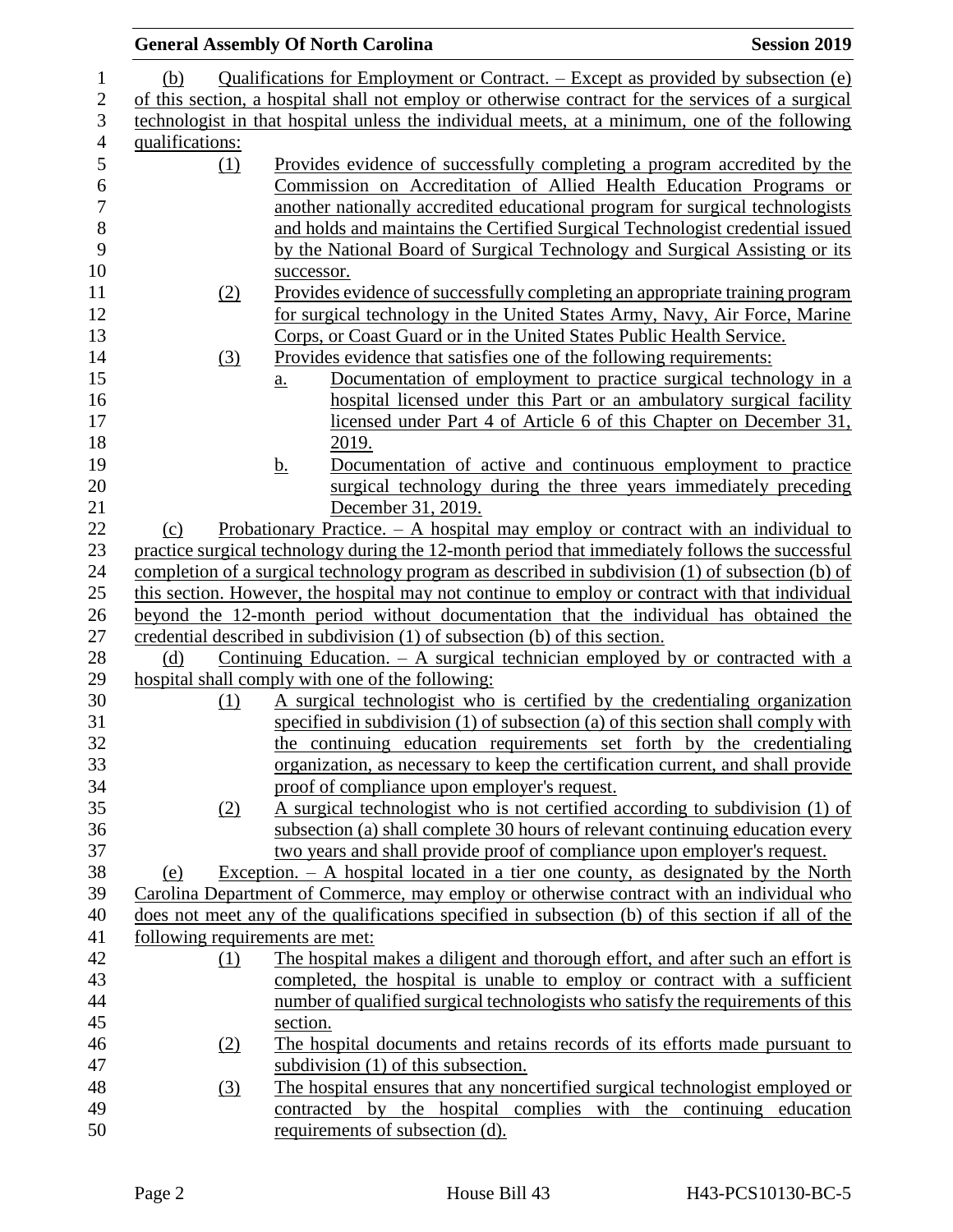|                                  |     |                                | <b>General Assembly Of North Carolina</b>                                                                                                          | <b>Session 2019</b> |
|----------------------------------|-----|--------------------------------|----------------------------------------------------------------------------------------------------------------------------------------------------|---------------------|
| (f)                              |     |                                | Scope of Practice. – Nothing in this section shall be construed to prohibit a licensed                                                             |                     |
|                                  |     |                                | practitioner from performing surgical technology tasks or functions if the practitioner is acting                                                  |                     |
|                                  |     |                                | within the scope of his or her license.                                                                                                            |                     |
| (g)                              |     |                                | Adverse Action. – The Department of Health and Human Services may take adverse                                                                     |                     |
|                                  |     |                                | action against a hospital under G.S. 131E-78 for a violation of this section. A hospital may restrict                                              |                     |
|                                  |     |                                | an employee's eligibility to practice surgical technology, as seemed appropriate by the hospital,                                                  |                     |
|                                  |     |                                | in the event the employee does not comply with the requirements of this section."                                                                  |                     |
|                                  |     |                                | <b>SECTION 2.</b> Part 4 of Article 6 of Chapter 131E of the General Statutes is amended                                                           |                     |
| by adding a new section to read: |     |                                |                                                                                                                                                    |                     |
|                                  |     |                                | "§ 131E-147.2. Ambulatory surgical facility standards for surgical technology care.                                                                |                     |
| (a)                              |     |                                | Definitions. – The following definitions apply in this section:                                                                                    |                     |
|                                  | (1) |                                | <u>Surgical technologist. – An individual who is employed or contracted by an</u>                                                                  |                     |
|                                  |     |                                | ambulatory surgical facility to perform surgical technology tasks and                                                                              |                     |
|                                  |     | functions.                     |                                                                                                                                                    |                     |
|                                  | (2) |                                | Surgical technology. – Surgical patient care that includes, but is not limited                                                                     |                     |
|                                  |     |                                | to, the following perioperative tasks or functions as directed by the surgeon:                                                                     |                     |
|                                  |     | $\underline{a}$ .              | Preparing the operating room and the sterile field for surgical                                                                                    |                     |
|                                  |     |                                | procedures by ensuring that surgical equipment is functioning properly                                                                             |                     |
|                                  |     |                                | and safely and preparing sterile supplies, instruments, and equipment                                                                              |                     |
|                                  |     |                                | using sterile technique.                                                                                                                           |                     |
|                                  |     | <u>b.</u>                      | Assisting the surgeon with placing sterile drapes on the patient to                                                                                |                     |
|                                  |     |                                | establish the sterile operating field.                                                                                                             |                     |
|                                  |     | $\underline{c}$ .              | Anticipating the needs of the surgeon by preparing and passing                                                                                     |                     |
|                                  |     |                                | instruments and supplies during surgical procedures.                                                                                               |                     |
|                                  |     | <u>d.</u>                      | Sponging or suctioning the operative site.                                                                                                         |                     |
|                                  |     | $\frac{e}{f}$<br>$\frac{f}{g}$ | Preparing and cutting suture material.                                                                                                             |                     |
|                                  |     |                                | Preparing and pouring irrigation solutions during procedures.                                                                                      |                     |
|                                  |     |                                | Preparing and passing medications and hemostatic agents during                                                                                     |                     |
|                                  |     |                                | procedures, but not administering drugs.                                                                                                           |                     |
|                                  |     | <u>h.</u><br><u>i.</u>         | Preparing and passing off specimens.                                                                                                               |                     |
|                                  |     |                                | Holding retractors and other instruments.                                                                                                          |                     |
|                                  |     | i,                             | Applying electrocautery to clamps or forceps on bleeding vessels.                                                                                  |                     |
|                                  |     | <u>k.</u>                      | Connecting drains to suction apparatus.                                                                                                            |                     |
|                                  |     | <u>l.</u>                      | Preparing and applying sterile dressings to closed wounds.                                                                                         |                     |
|                                  |     | m.                             | Performing counts of sponges, needles, supplies, and instruments with                                                                              |                     |
|                                  |     |                                | the registered nurse circulator.                                                                                                                   |                     |
|                                  |     | <u>n.</u>                      | Assisting with transferring patients and positioning patients on the                                                                               |                     |
|                                  |     |                                | operating table.                                                                                                                                   |                     |
|                                  |     | $\underline{0}$ .              | Maintaining the highest standard of sterile technique, including                                                                                   |                     |
|                                  |     |                                | identifying and correcting breaks in the sterile operating field.                                                                                  |                     |
| (b)                              |     |                                | Qualifications for Employment or Contract. – Except as provided by subsection (e)                                                                  |                     |
|                                  |     |                                | of this section, an ambulatory surgical facility shall not employ or otherwise contract for the                                                    |                     |
|                                  |     |                                | services of a surgical technologist in that ambulatory surgical facility unless the individual meets,                                              |                     |
|                                  |     |                                | at a minimum, one of the following qualifications:                                                                                                 |                     |
|                                  | (1) |                                | Provides evidence of successfully completing a program accredited by the                                                                           |                     |
|                                  |     |                                | Commission on Accreditation of Allied Health Education Programs or<br>another nationally accredited educational program for surgical technologists |                     |
|                                  |     |                                | and holds and maintains the Certified Surgical Technologist credential issued                                                                      |                     |
|                                  |     |                                | by the National Board of Surgical Technology and Surgical Assisting or its                                                                         |                     |
|                                  |     | successor.                     |                                                                                                                                                    |                     |
|                                  |     |                                |                                                                                                                                                    |                     |